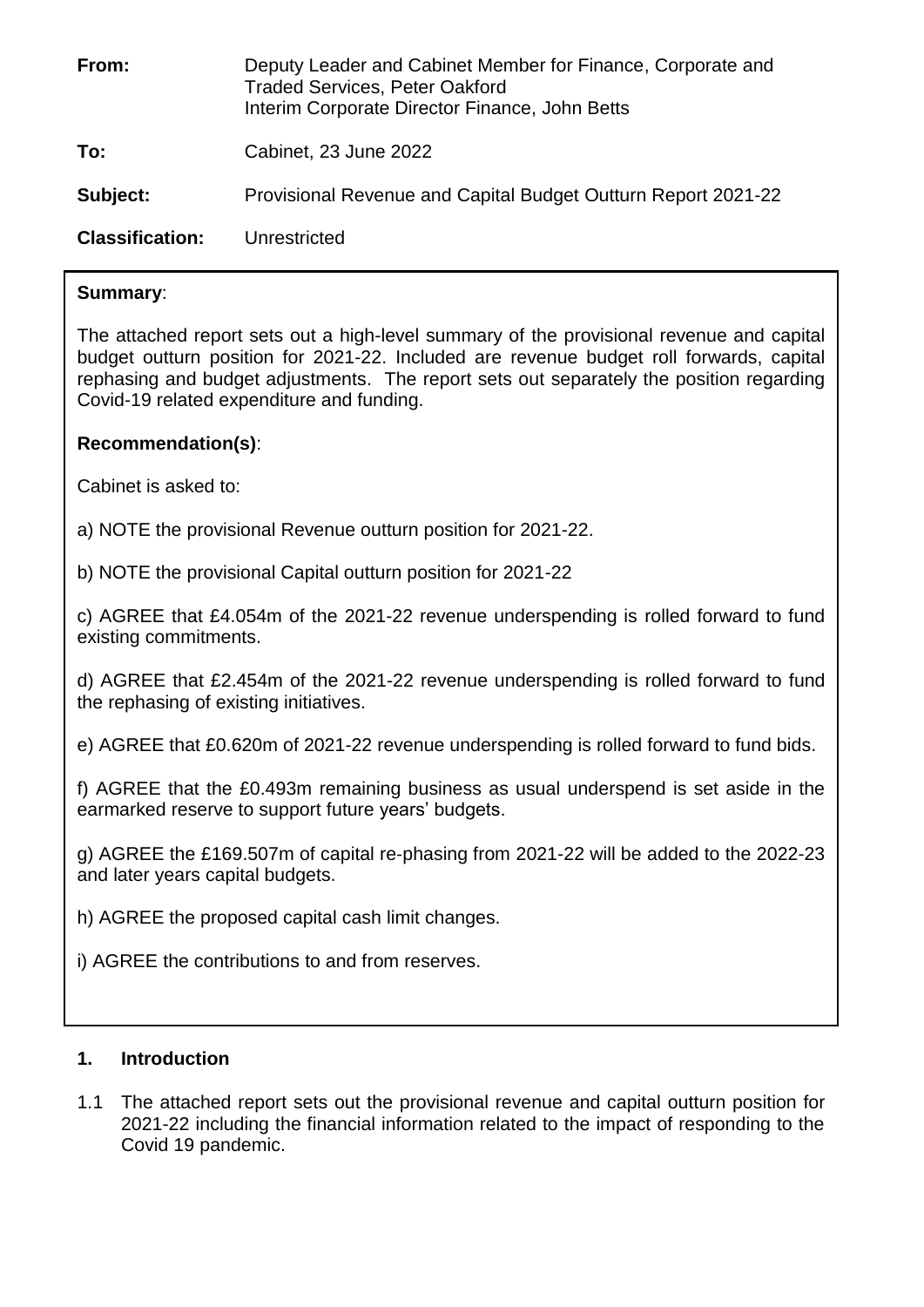# **2 Provisional Revenue and Capital Budget Outturn Report 2021-22**

- 2.1 The attached report sets out the provisional outturn position for 2021-22 which for the 22nd consecutive year the Council is able to demonstrate sound financial management, by containing its revenue expenditure within the budgeted level (excluding schools). This is a considerable accomplishment considering the forecast position throughout the year. It should be noted that within the overall out-turn position there is a significant overspend in Children's Services totalling £8m, which is offset by underspends elsewhere. The provisional outturn against the combined directorate revenue budgets is an underspend of -£7.6m (excluding schools and roll forward requests of £7.1m). There may be minor variations to the figures during the final stage of the year end process and the external audit.
- 2.2 Details of the proposals for the use of the £7.6m revenue budget underspend are provided in Appendix 1. This identifies those projects where there is already a commitment or a request to spend in 2022-23, leaving a balance of £0.5m. It is recommended that this remaining underspend is transferred to the earmarked reserve to support future years' budgets.
- 2.3 The report also sets out the commitments against the Covid-19 emergency grant reserve.
- 2.4 The Capital position includes re-phasing into 2022-23 and later years and cash limit changes.

#### **3. Recommendation(s)**

Cabinet is asked to:

Cabinet is asked to:

- a) NOTE the provisional Revenue outturn position for 2021-22.
- b) NOTE the provisional Capital outturn position for 2021-22

c) AGREE that £4.054m of the 2021-22 revenue underspending is rolled forward to fund existing commitments.

d) AGREE that £2.454m of the 2021-22 revenue underspending is rolled forward to fund the rephasing of existing initiatives.

e) AGREE that £0.620m of 2021-22 revenue underspending is rolled forward to fund bids.

f) AGREE that the £0.493m remaining business as usual underspend is set aside in the earmarked reserve to support future years' budgets.

g) AGREE the £169.507m of capital re‐phasing from 2021-22 will be added to the 2022-23 and later years capital budgets.

h) AGREE the proposed capital cash limit changes.

i) AGREE the contributions to and from reserves.